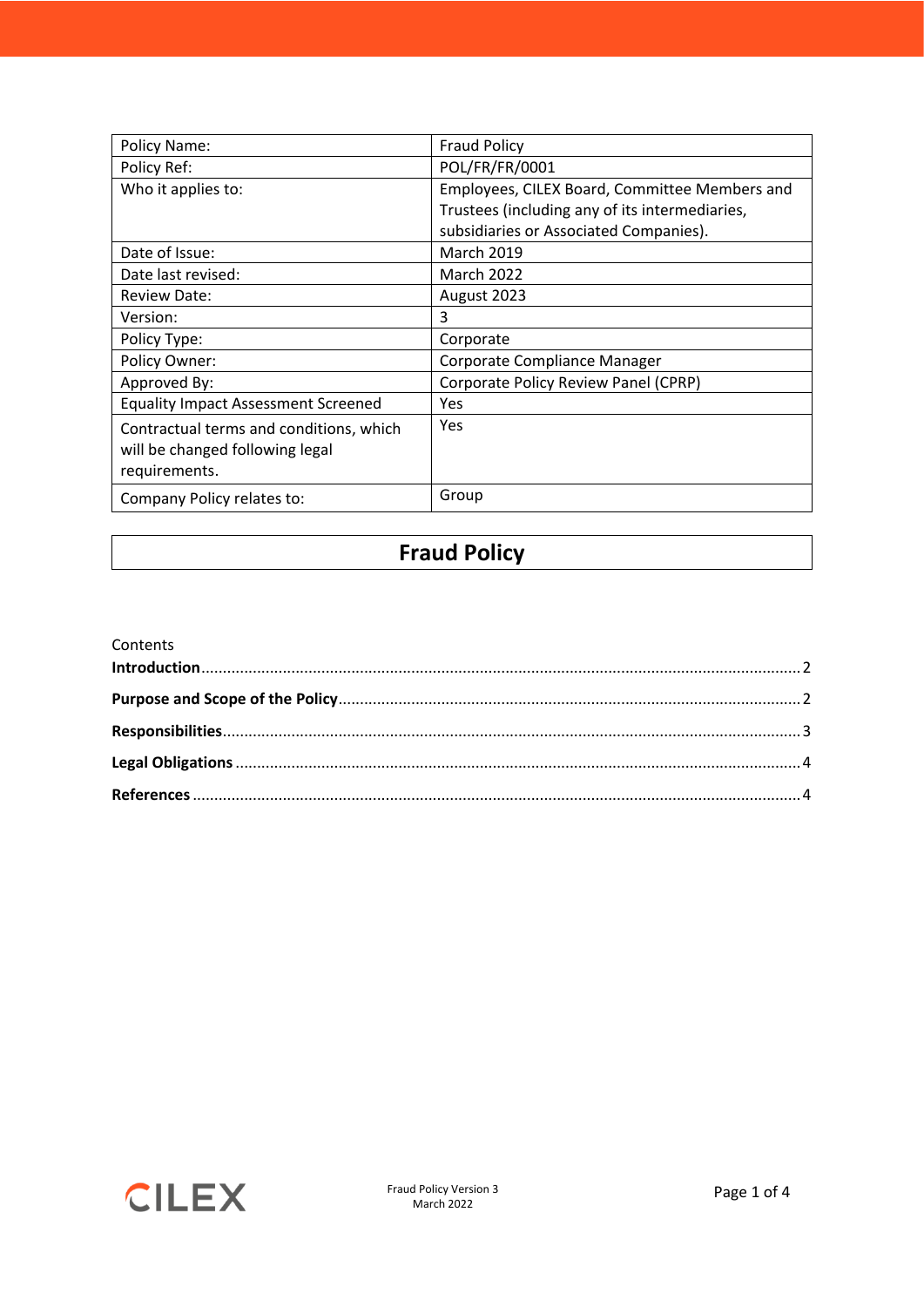# <span id="page-1-0"></span>**Introduction**

This policy forms part of the Chartered Institute of Legal Executives' (CILEX) internal control and corporate governance arrangements. CILEX means here the Chartered Institute of Legal Executives and its subsidiaries.

The CILEX Board is committed to ensuring that effective policies operate throughout the organisation.

This policy is contractual and is intended as a statement of current CILEX policy and its commitment to operate a fair procedure taking into account statutory and other guidelines. CILEX, therefore reserves the right to amend this policy and procedure as necessary to meet any changing requirements.

One of CILEX's core values is to conduct its business fairly, openly and honestly with a zero-tolerance approach to fraud. CILEX is committed to promoting and maintaining the highest level of ethical standards, in relation to all of its business activities. Its reputation for maintaining lawful business practices is of paramount importance and this policy is designed to preserve these values.

#### <span id="page-1-1"></span>**Purpose and Scope of the Policy**

This policy is based on the Fraud legislation (Fraud Act 2006), which requires that all permanent and temporary employees, Volunteers, Directors, Board Members, Trustees, Members and/or other Associated Persons including but not limited to contractors and their employees and agents acting on behalf of CILEX must not either directly or indirectly:

• Make false representation: a person commits fraud by intentionally and dishonestly making a false representation. A false representation includes intentionally giving a misleading or untrue statement.

• Fail to disclose information: a person commits a fraud if they dishonestly fail to disclose information.

• Abuse their position: a person commits a fraud, if they dishonestly abuse their position.

CILEX takes the most serious view of any attempt to commit fraud by any temporary or permanent employees, volunteers, Directors, CILEX Board Members, Trustees, Members and/or other Associated Person including, but not limited to, contractors and their employees and agents acting on behalf of CILEX.

Employees involved in impropriety of any kind will be subject to disciplinary action, including prosecution, if appropriate.

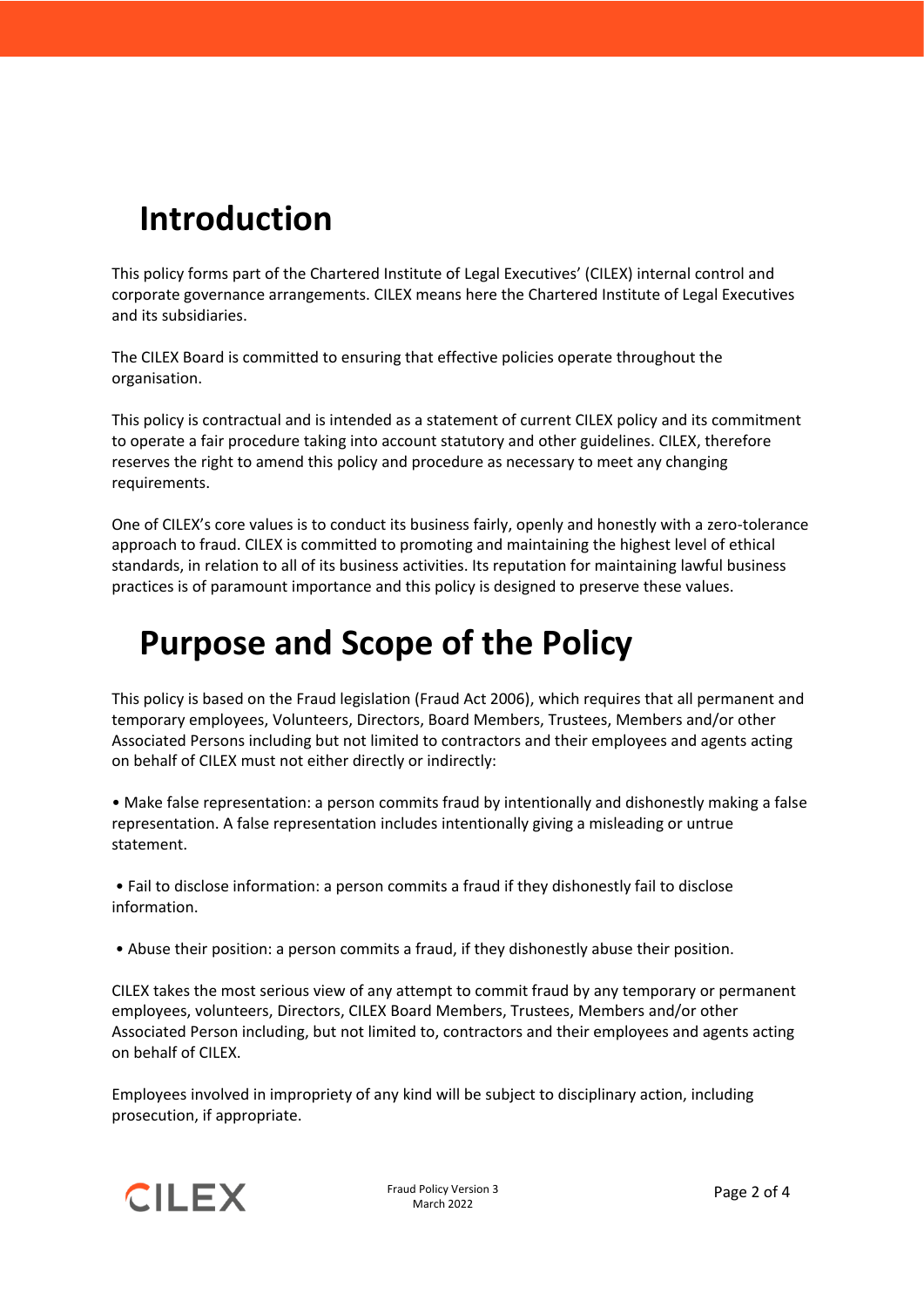CILEX treats attempted fraud as seriously as accomplished fraud.

This policy should be read in conjunction with the Anti-Bribery and Corruption Policy and the Gifts and Hospitality Policy.

### <span id="page-2-0"></span>**Responsibilities**

All permanent and temporary employees, volunteers, CILEX Board, Committee Members and Trustees (including any of its intermediaries, subsidiaries or associated companies), Members and/or other Associated Person including, but not limited to, contractors and their employees and agents acting on behalf of CILEX are expected to understand and adhere to the principles set out in this policy, as well as prevent, detect and report any forms of fraud.

It also applies to any individual or corporate entity associated with or who performs functions, in relation to or for and on behalf of CILEX including, but not limited to, directors, agency workers, casual workers, contractors, consultants, seconded employees, agents, suppliers and sponsors ("Associated Persons").

All permanent and temporary employees, volunteers, CILEX Board, Committee Members and Trustees (including any of its intermediaries, subsidiaries or associated companies), Members and/or other Associated Person including, but not limited to, contractors and their employees and agents acting on behalf of CILEX are required to:

- comply with any fraud legislation that applies in any jurisdiction in any part of the world, in which they might be expected to conduct business.
- act honestly, responsibly and with integrity.
- safeguard and uphold the organisation's core values by operating in an ethical, professional and lawful manner at all times.

The CILEX Corporate Compliance Team is responsible for:

- developing and maintaining effective controls to help prevent or detect fraud.
- carrying out vigorous and prompt initial investigations if fraud occurs.
- taking appropriate disciplinary and/or legal action against perpetrators of fraud. It is best practice for experienced third-party investigators to be employed to gather sufficient evidence so that a decision can be made regarding the next steps to take (e.g., to hand the case over to the proper authorities). Responsibility for the procurement, engagement and management of these third party's rests with CILEX Directors and Senior Managers.
- taking disciplinary action against any party whose failures have contributed to the commission of the fraud alongside the HR Department.HR policies include reference to recruitment and screening of new staff, an effective appraisal system and exit interviews.

It is the responsibility of the Corporate Compliance Manager to ensure that this policy is reviewed and revised as necessary to take into account stakeholder feedback, recommendations from regulatory authorities, changes in legislation or other relevant factors.